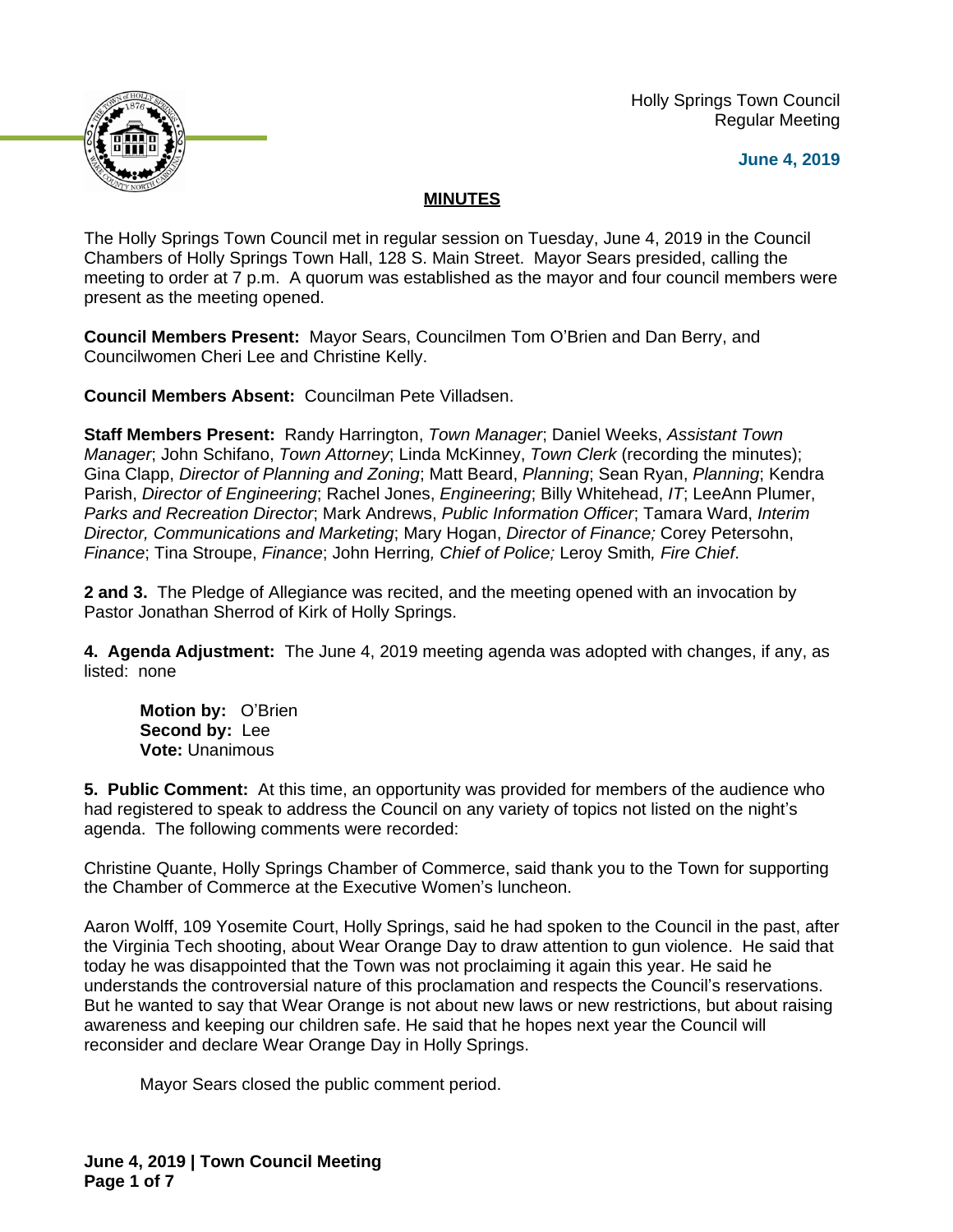**6a. Recognition: Certificate of Achievement for Excellence in Financial Reporting** - Tina Stroupe, Finance said that the Town has been awarded the Government Finance Officers Association's (GFOA) Certificate of Achievement for Excellence in Financial Reporting for year ending June 30, 2018 for its Comprehensive Annual Financial Report (CAFR). Ms. Hogan explained that the Certificate of Achievement is the highest form of recognition in governmental accounting and financial reporting and its attainment represents a significant accomplishment and a standard of excellence in financial reporting. The Award of Financial Reporting Achievement (AFRA) has also been presented to the Finance Department as the primary department responsible for earning the Certificate.

Ms. Hogan said that the Town has received the GFOA Certificate of Achievement for Excellence in Financial Reporting for the last 13 years. The plaques are displayed in the Finance Department. The CAFR is judged by an impartial panel of reviewers. It is evaluated and graded in 17 different categories and then comments and suggestions are offered for reporting improvements. The Town was graded proficient in 16 categories and the remaining category was not applicable to the Town's CAFR.

Mayor Sears congratulated the Finance Department for their achievement. Randy Harrington thanked the entire Finance Department for their hard work and dedication.

#### **Action:** None.

**7a. Requests and Communications: Crosswalk Safety** - Daniel Weeks, Assistant Town Manager, said that the town has employed safety tools including the use of RRFB's, School Resource Officers, and educational materials including videos, print, and verbal communications to increase crosswalk safety. He said Town Council had expressed a desire to understand if our current crosswalk safety measures could be enhanced to help ensure greater pedestrian safety. He then said there was no action requested at this time.

Mr. Weeks said that State law requires vehicles to stop for pedestrians in crosswalks. He then gave the following statistics: 48% of fatal pedestrian crashes involved alcohol, with a mix of both pedestrian impairment and driver impairment; 70% of pedestrians killed in traffic crashes were males; 72% of pedestrian fatalities occurred at non-intersections and 18% at intersections; 75% of fatalities occurred in the dark, 22% in daylight, and 3% at dusk or dawn. The maximum fine for failing to stop for a pedestrian is \$288. The Holly Springs Police Department has compiled crosswalk campaign data from 2018. Out of 95 campaigns at seven different locations, four citations were issued. He said that this does not show warnings and other actions, but that stricter enforcement activities could take place. Only 0.2% of pedestrian involved accidents took place in marked crosswalks. There were 17 pedestrian involved accidents 2016-2018.

He said that pedestrians should stand at the edge of the crosswalk for drivers to see that they are waiting to cross.

Mr. Weeks then introduced Rectangular Rapid Flash Beacons (RRFB), their success rates, and their cost. The town put in 8 of them last year. He showed their positions and also where a potential 6 others could be located if funding was found. Next he told of a new crossing opportunity to Holly Ridge Middle and Elementary at the location where the SRO is stationed. This is for use only during school starting and stopping times at this point, and no plans to stripe the pavement exist at this time. He then mentioned the use of pedestrian flags in some western cities, which might be a low-cost option to improve pedestrian safety.

Since 2013 the Town has produced videos and a web site on crosswalk safety. Mr. Weeks showed a video clip that has been viewed over 5000 times, of George Brown from the Finance Department demonstrating the proper use of an RRFB.

Mr. Weeks then showed the plan for enhancing awareness of crosswalk safety through a crosswalk safety campaign, webpage update, social media posts, and other methods.

Councilman O'Brien asked about infrared signs that light up automatically when a pedestrian arrives. Councilwoman Lee asked about crosswalk signs that are lit up all around, not just a light up bar. Councilwoman Kelly said that she appreciated the thoughtfulness that went into

**June 4, 2019 | Town Council Meeting Page 2 of 7**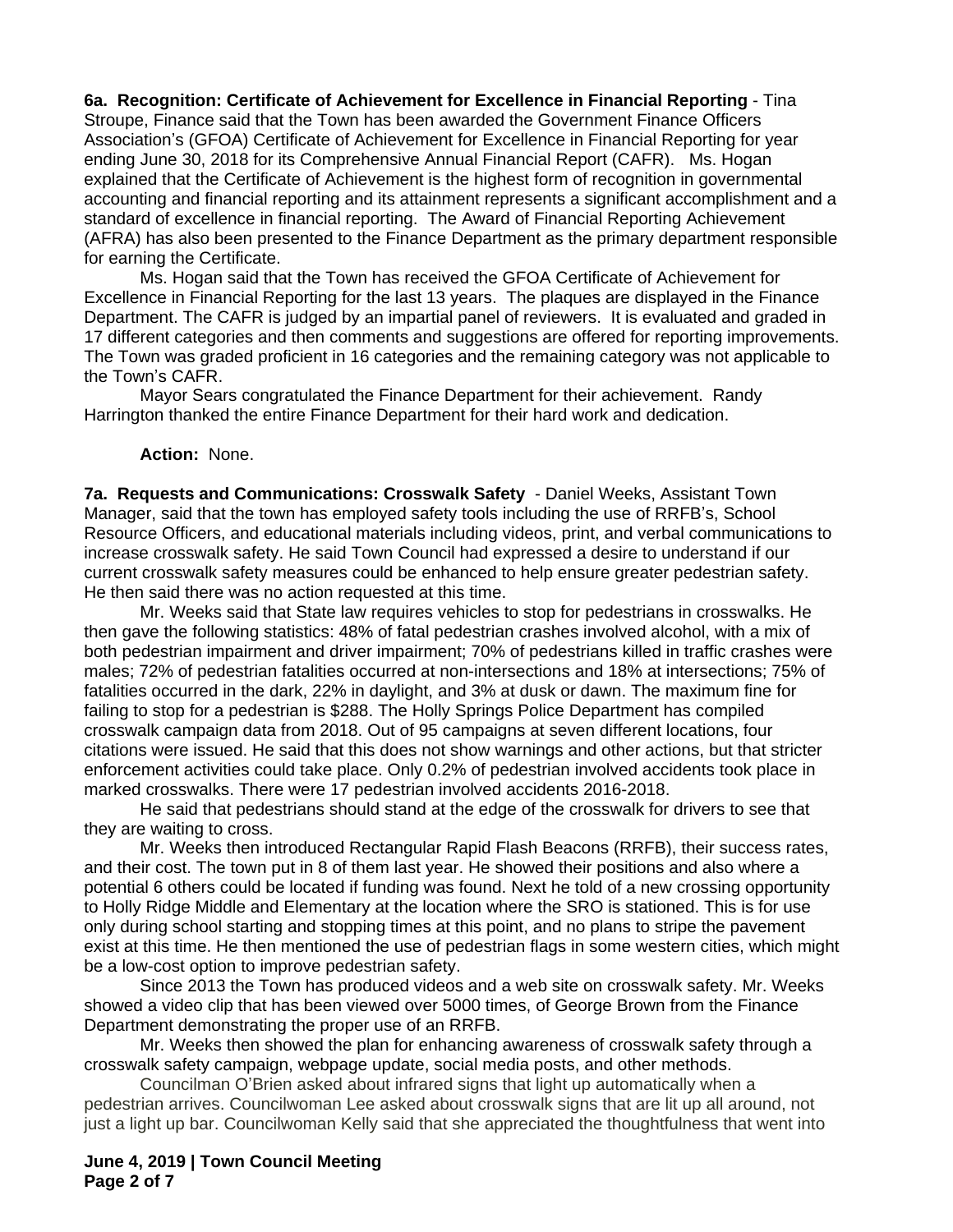the report, and suggested that Councilmembers take turns visiting crosswalks and demonstrating safety.

**Action:** Receive report.

**8a. Consent Agenda:** The Council approved a motion to approve all items on the Consent Agenda. The motion carried following a motion by Councilman O'Brien a second by Councilman Berry, and a unanimous vote. The following actions were affected:

8a. Minutes – The Council approved minutes of the Council meeting held May 21, 2019 and the workshop meeting held May 28, 2019.

8b. Close Jordan Lake Application Capital Project - The Council approved a motion to close Town Project Jordan Lake Application Capital Project (43-702) and to transfer unexpended revenue bond funds and revenue bond interest to Utility Debt Service Fund to be used as an additional payment due in August 2019. *Copies of the Budget Amendment and Resolution 19-20 are attached to these minutes.*

8c. 17-MAS-06 Dreamland Plan Extension Request – The Council approved a motion for a six-month extension for 17-MAS-06 Dreamland from May 7, 2019 to November 7, 2019.

8d. Fiscal Policy Guidelines Update - The Council approved a motion to rescind Fiscal Policy Guidelines FN-10 and replace it with Fiscal Policy Guidelines FN-11. *A copy of FN-11 is attached to these minutes.*

8e. Budget Amendment Impact Fee Settlement Payment - The Council approved a budget amendment to pay fees for impact fee settlement for \$26,000 in service awards and an initial payment of \$884,220. *A copy of the Budget Amendment is attached to these minutes.*

# **9a. Public Hearing: 19-UDO-03 UDO Section 7.06 Parks and Recreation Fees**

Sean Ryan said that UDO Section 7.06 F. 5. b.: Lot Design and Public Place Reservation; Recreational Facilities and Open Space; Computation of Size of Area Required for Dedication, was last amended in November 2012 to add the requirement that the fee schedule would be adjusted in correlation with the inflation rate in the previous calendar year as reported by the United States Department of Commerce Consumer Price Index. However, the Town Council establishes the Parks and Recreation fee in the annual budget. He said that the proposed UDO text amendment will eliminate language that ties the Parks and Recreation fee in lieu to the Consumer Price Index. Since Park and Recreation fees are not set according to the Consumer Price Index, the text must be removed from the UDO.

Mr. Ryan said the Planning Board discussed the following issues and concerns on 5/28/2019:

The Planning Board did not have any concerns or comments on the proposed amendment.

The Planning Board recommended approval with a vote of 9-0-0.

He then said that there were a few tweaks made to the Ordinance after the Planning Board met to reflect state statutes.

With that explanation completed, Mayor Sears opened the public hearing. The following input was recorded: none

**June 4, 2019 | Town Council Meeting Page 3 of 7**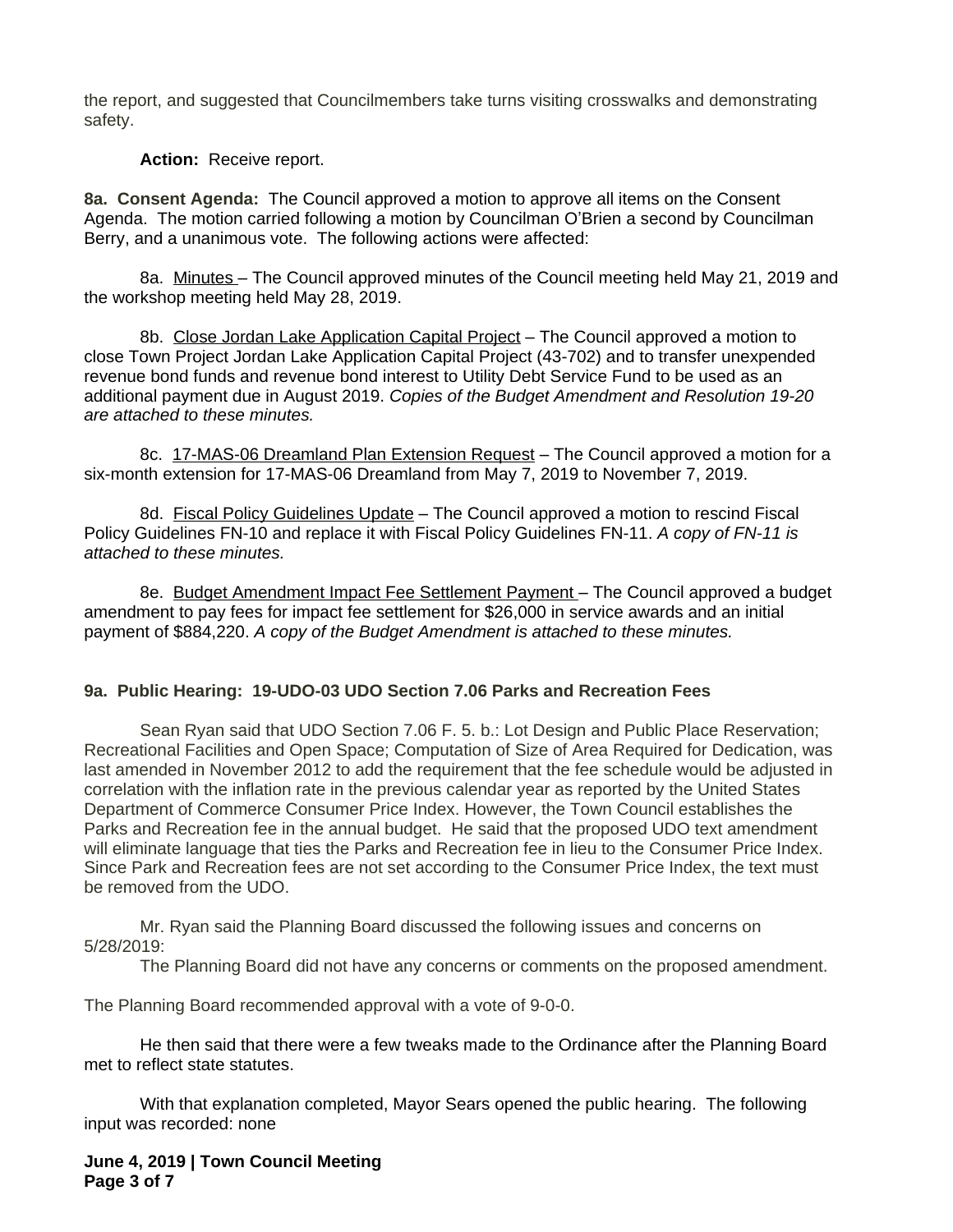There being no testimony, the public hearing was closed**.**

**Action 1:** Motion to adopt Resolution 19-21, Statement of Compatibility for Unified Development Ordinance Amendment 19-UDO-03 to modify UDO Section 7.06 Lot Design and Public Place Reservation.

**Motion by: Berry Second by: O'Brien Vote:** unanimous *A copy of Resolution 19-21 is attached to these minutes.*

**Action 2:** Motion to adopt UDO Text Amendment Ordinance 19-05 to approve modifications to UDO Section 7.06 Lot Design and Public Place Reservation.

**Motion by:** Kelly **Second by: O'Brien Vote:** unanimous *A copy of Ordinance 19-05 is attached to these minutes.*

#### **10. New Business:**

### **10a. Fiscal Year 2019-2020 Budget Adoption**

Randy Harrington, Town Manager, said that this budget begins to address the priorities outlined in Council's new Strategic Plan. In particular, the budget invests heavily in public safety, infrastructure, and our dedicated workforce that delivers high quality town services.

- Highlights of the Fiscal Year 2019-2020 budget include:
	- The Ad Valorem tax rate is 48.25 cents per \$100 valuation, an increase of 5 cents over the Fiscal Year 2018-19 budget and is dedicated for Transportation Bond debt payments.
	- Sales tax is projected to increase 4.5% as recommended by the League of Municipalities.
	- The Utility Charges for Services rates are increased by 1.85% for usage.
	- The refuse collection fee increases by 19 cents per month and recycling increases 88 cents per month and reflects the cost of doing business.
- This budget also includes Employee Pay and Benefit increases including:
	- A COLA of 1.6% and a merit increase pool of 3.25%.
	- An increase in the employer contribution to optional medical plan tiers.
	- Up to six weeks of material and paternity paid leave.
- The total revenue and expense budgets for the Town's two primary operating funds area:
	- General Fund \$38,252,906
	- Utility Fund \$19,446,072

Mary Hogan, Finance, explained that an amount of *ad valorem* income will be applied directly to the debt service account, rather than going first into operating and then being moved to debt service.

Councilman Berry spoke about how difficult it is to be on the deciding end of making a tax increase, but the bond referendum passed 60% to 40%, showing that the residents wanted this increase. He then said that this budget is based on the strategic plan and that it is moving the town in the right direction. He applauded the management team and finance department for the work that went into this budget. Councilwoman Lee said that the budget will be online and is easy for residents to read

### **June 4, 2019 | Town Council Meeting Page 4 of 7**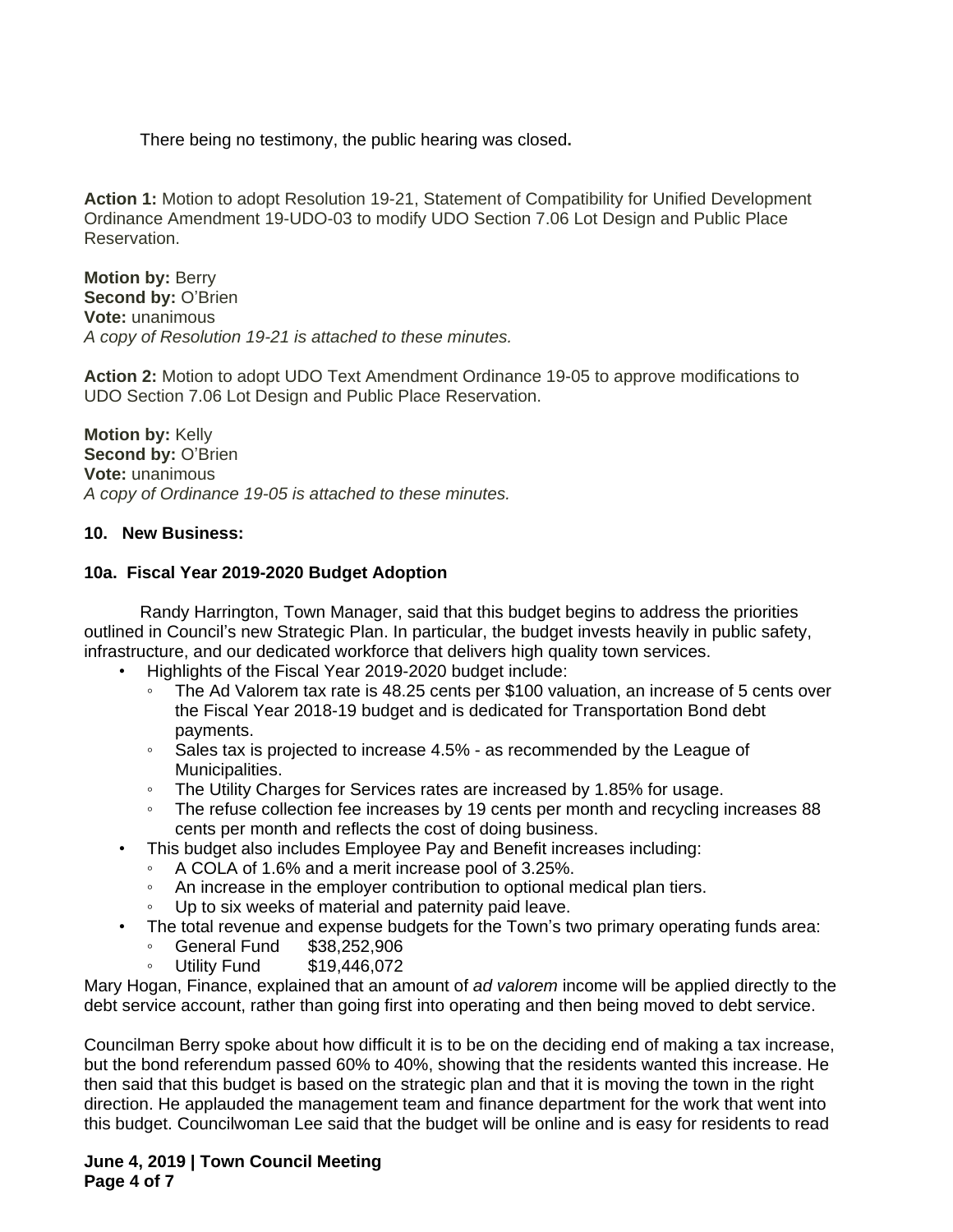and understand. Councilwoman Kelly said that the messaging around the budget is great. She is also happy to be more data driven and have more checks and balances than in the past. Councilman O'Brien thanked the Town Manager and staff for how this complex document was simplified to be readable and understandable. Mayor Sears said it was the easiest budget to understand in his 18 years as mayor.

**Action:** Motion to adopt Ordinance 19-06 adopting the Fiscal Year 2019-2020 town budget.

**Motion by**: Berry **Second by**: Lee **Vote:** Unanimous. *A copy of Ordinance 19-06 is attached to these minutes.*

# **10b. Street Tree Maintenance Ordinance**

Matt Beard, Planning and Zoning, said that staff were directed by Town Council to revise the existing Town Policy (P-39) to document the increased Town street tree maintenance that began in Fiscal Year 2018-2019 with the addition of two additional street crew members in Public Works. The Tree Advisory Committee was created and began meeting in January 2019. The proposed Ordinance was discussed at the Tree Advisory Committee meetings in February and March prior to Town Council review, and concepts were brought before the Town Council at the 4/2/2019 meeting for discussion then draft ordinance was revised and presented to the Tree Advisory Committee in April and May.

Mr. Beard said that Current Town Policy Statement #P-39 Street Tree Maintenance (Adopted September 2012):

- Places responsibility for all maintenance and replacement of street trees completely on the adjacent Homeowner.
- Limited tree removal abilities for clearing of right-of-way and sidewalks when a tree has died or falls.
- Town will not remove any tree over 10" caliper even if dead or safety issue.
- Not an adopted Ordinance, policy only limits Town Staff's ability to enforce

Proposed Town Code Amendment: Street Tree Maintenance Ordinance

- Specifies that the Town is responsible for the now on-going pruning and trimming of street trees including clearing for public safety (intersections/traffic control signage) and ensuring public street light fixtures are not blocked to provide proper lighting of public sidewalks and streets.
- Clearly delineates when the Town is responsible for trimming or removal of street trees in the public right-of-way.
- Adjacent homeowners are strongly encouraged to complete the clearing of street trees from public streets and sidewalks to allow for clear and safe passage.
- Adjacent homeowners are strongly encouraged to complete all maintenance work of street trees along private roads and from private light fixtures.
- Adjacent homeowners are strongly encouraged to maintain and trim street trees for aesthetic purposes.
- Provides for an exemption of yard waste collection fees for oversized pickup when the Town is notified of a planned homeowner-completed street tree removal or maintenance activity.
- As an adopted ordinance, the Town can conduct enforcement actions, issue violation notices, and impose fines if necessary.

Revisions Following 4/2/2019 Town Council Meeting

**June 4, 2019 | Town Council Meeting Page 5 of 7**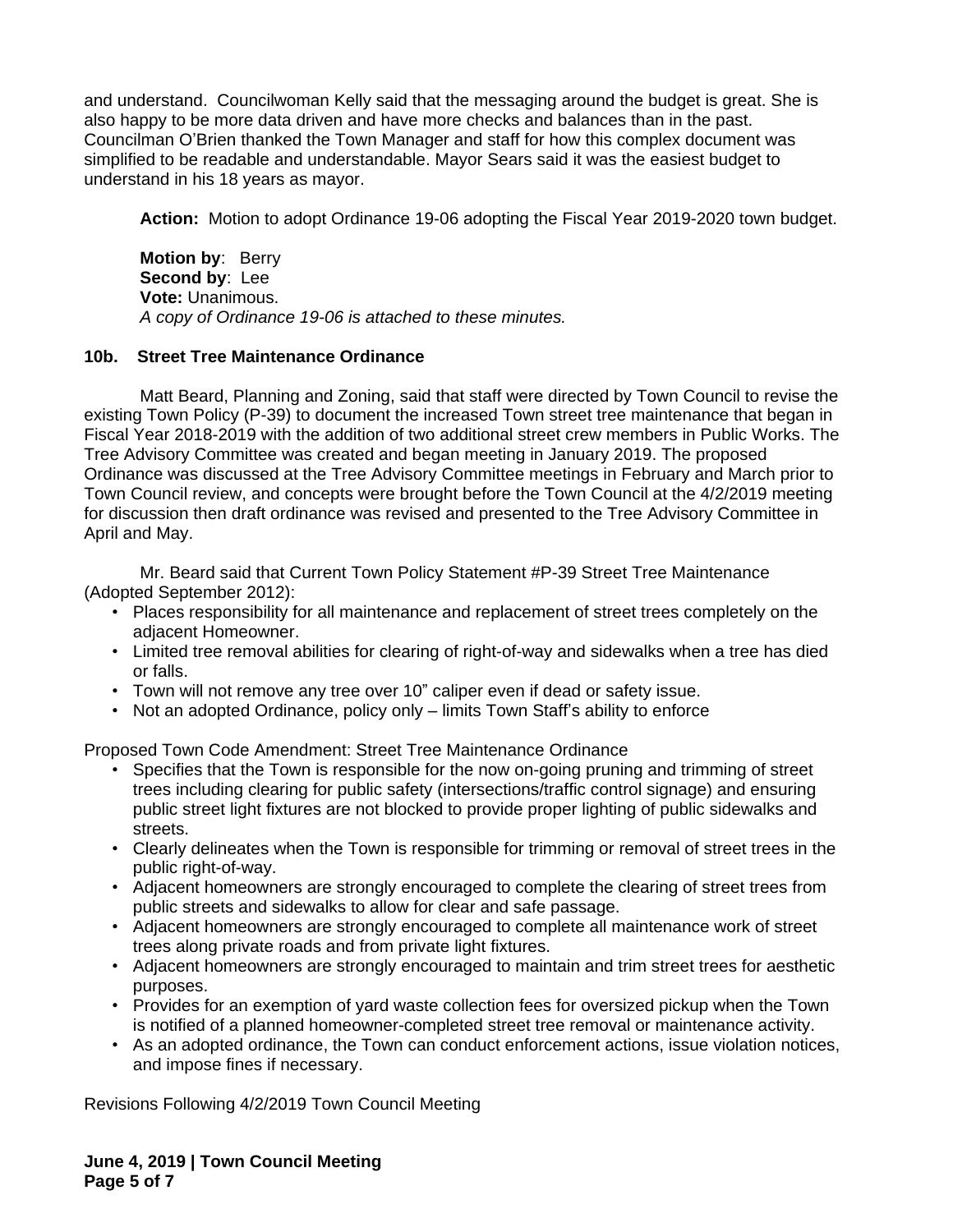- Added language to have Homeowners Associations responsible for street trees within neighborhoods and that they are responsible to ensure that maintenance of Street Trees is completed in accordance with the strictest requirements for maintenance as specified in HOA covenants.
- Discourages individual treatment of diseased trees in favor of group treatment *en masse*, for areas with observed Street Tree diseases.
- Replaces the flat fee \$750 fine with a violation penalty that the Town may issue civil penalties, fines, and injunctions against any party found to be guilty of a violation and that the fine shall be commensurate with the Town's cost to remedy the violation.

Mr. Beard then clarified the responsibilities of the Town, the HOAs, and the Adjacent Land Owners. He said that this Ordinance leaves the door open for the Town to perform maintenance, but it encourages proper maintenance by land owners and HOAs.

Mr. Beard gave the background of the activity of the Tree Advisory Committee on this issue and stated that the Town is not prepared at this time to take care of the large number of street trees in town, but there is room in the ordinance for increased activity in the future.

Mr. Beard said that on May 13, 2019, the Tree Advisory Committee voted 5-0-0 in favor of the proposed ordinance as written and is in agreement with the recent modifications to the draft Ordinance.

There was discussion regarding the definition of "severe trimming" and the text of the Ordinance was read to clarify that taking limbs from the *crown* of a tree was made illegal.

Councilwoman Kelly said that she appreciated the hard work of this group. Councilman O'Brien asked for clarification of which trees are covered under the ordinance, and Mr. Beard explained that trees within 5 feet of the right-of-way are included because some neighborhoods planted their street trees behind the sidewalk instead of between the sidewalk and the street.

**Action:** Motion to rescind Town Policy P-39 Street Tree Maintenance and Enforcement, and replace it by adopting Ordinance 19-04 to amend Chapter 14: Public Works, Article IV. Streets, Sidewalks, and Other Public Places to add: Division 6 Street Tree Maintenance.

**Motion by**: O'Brien **Second by: Kelly Vote:** Unanimous. *A copy of Ordinance 19-04 is attached to these minutes.*

#### **11. Other Business**

Mayor Sears said that the Salamanders look good this year, winning their first game away and their first game at home. He recommended that all go out and enjoy the games.

Councilwoman Kelly thanked Mr. Wolff for commenting on the Wear Orange campaign. She also wanted to point out that June is Pride month and she wants to support that. She also thanked staff for increased communication.

Councilman O'Brien gave a "big shout out" to the Holly Springs Chamber of Commerce. They hosted the College World Series club championship. He gave his congratulations to University of Illinois. He said that feedback was that our facility was top notch. It was a great experience for kids, and good for Holly Springs.

Councilwoman Lee said that Holly Springs High School graduation is June  $11<sup>th</sup>$  and other schools' graduations are coming around. She asked people to be aware of excited teenagers who are out and about. She said that at Holly Ridge school there is a huge dead tree. She asked if that was the Town's or Wake County's responsibility. Randy Harrington said that staff will follow up on it.

**June 4, 2019 | Town Council Meeting Page 6 of 7**